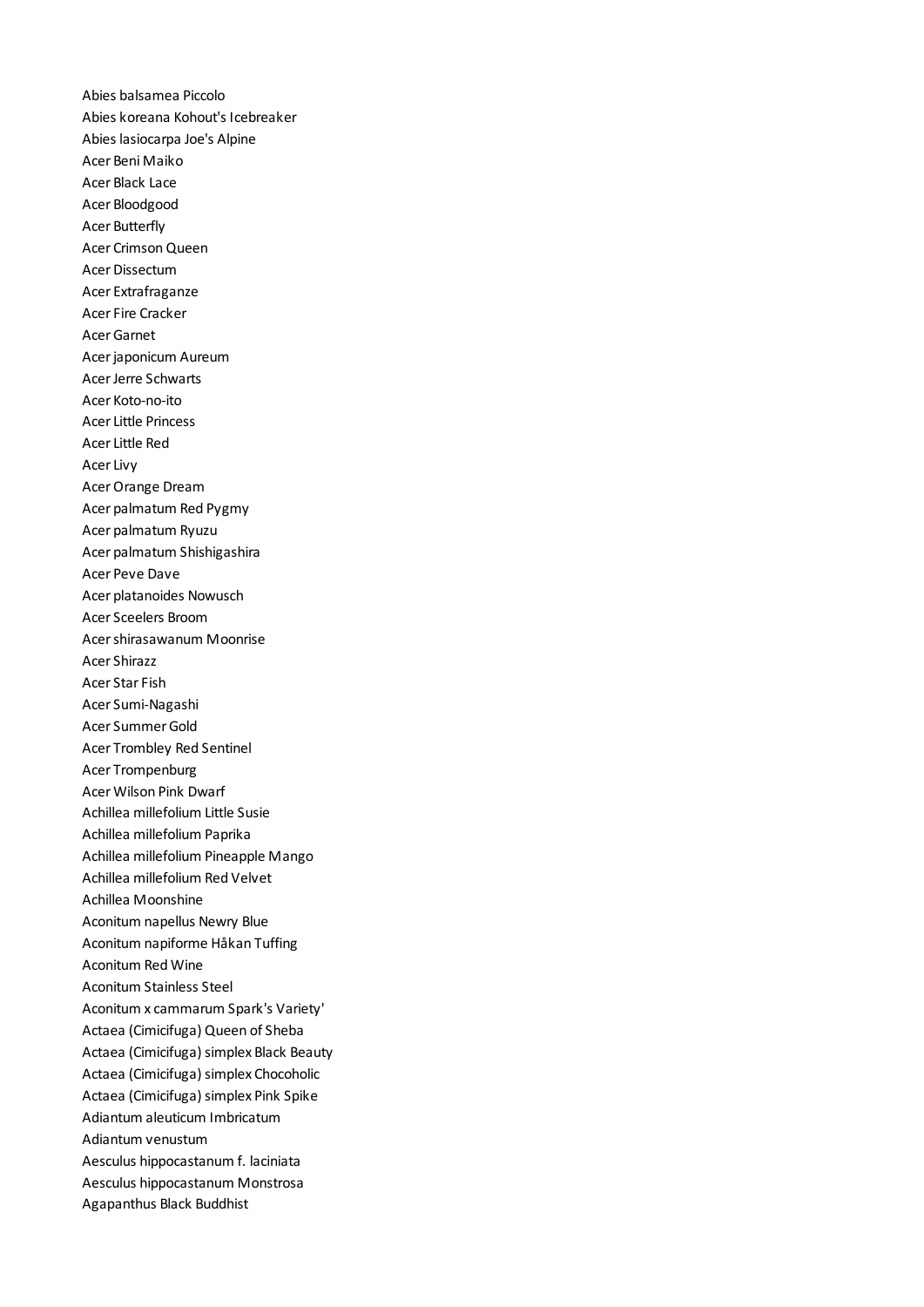Agapanthus Lilliput Agastache Blue Fortune Agastache Little Adder Ajuga reptans Black Scallop Allium akaka Allium amplectens Allium cyaneum Allium Lavender Bubbles Allium sphaerocephalon Allium trautvetterianum Amsonia Blue Ice Amsonia illustris Androsace sempervivoides Suzan Jane Anemone blanda Blue Shades Anemone canadensis Anemone Dreaming Swan Anemone Frilly Knickers Anemone nemorosa Allenii Anemone nemorosa Bracteata Anemone nemorosa Dark Leaf Anemone nemorosa Evelyn Meadows Anemone nemorosa Fire and Ice Anemone nemorosa Green Dream Anemone nemorosa Green Fingers Anemone nemorosa Lena Anemone nemorosa Lismore Blue Anemone nemorosa Lucia Anemone nemorosa Pink Delight Anemone nemorosa Royal Blue Anemone nemorosa Skaraborg Anemone ranunculoides Antiesen Anemone ranunculoides Dagerort Anemone ranunculoides Fuchsis Traum Anemone ranunculoides Golden Dream Anemone ranunculoides Hiiumaa Anemone ranunculoides Prinz Eugene Anemone udensis Anemone x lipsiensis Sioux Anemonella thalictroides Cameo Anemonella thalictroides Oscar Shoaf Antennaria dioica Alex Duguid Aquilegia canadensis Little Lanterns Aquilegia flabellata Ministar Aquilegia vulgaris Winky Double Formula Mix Arenaria alfacarensis Arenaria montana Blizzard Compacta Arisaema ciliatum Arisaema tortuosum Armeria caespitosa (juniperifolia) Babi-lom Armeria caespitosa (juniperifolia) Bevan's Variety Armeria caespitosa (juniperifolia) Brno Armeria caespitosa (juniperifolia) Drake's Deep Form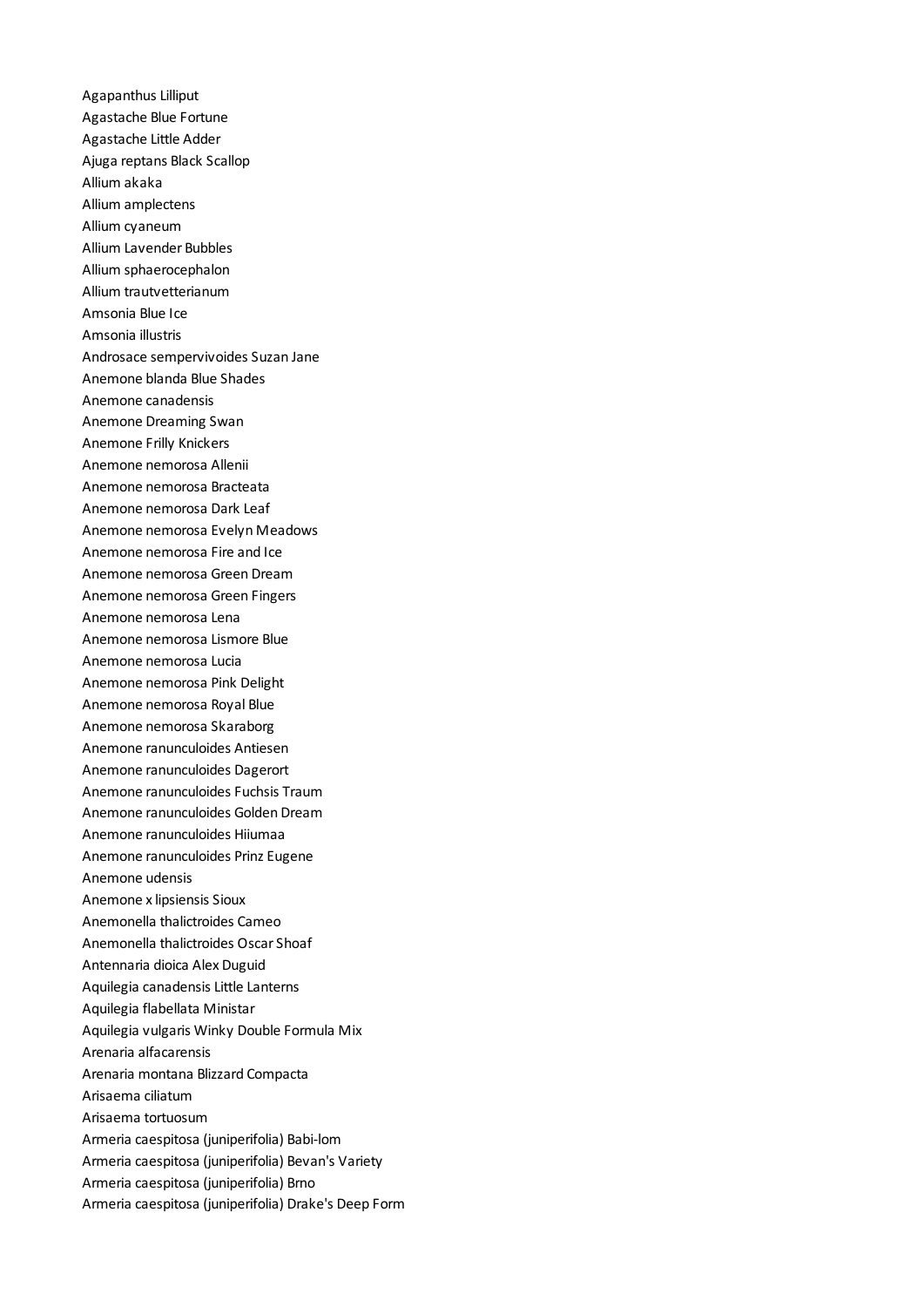Armeria caespitosa (juniperifolia) New Zealand Armeria maritima Alba Armeria maritima Düsseldorf Pride Armeria maritima Rosea Armeria maritima Rubra Armeria maritima Vesuvius Arum italicum Marmoratum Asclepias incarnata Cinderella Asclepias incarnata Ice Ballet Asplenium scolopendrium Cristatum Aster (Eurybia) divaricatus Beth Chatto Aster (Symphyotricum) lateriflorus Lady in Black Astilbe (Crispa-Gruppen) Liliput Astilbe (Crispa-Gruppen) Perkeo Astilbe Arendsii-Gruppen Happy Spirit Astilbe Black Pearls Astilbe Chocolate Shogun Astrantia major Night Owl Astrantia major Roma Astrantia major Ruby Wedding Astrantia major Star of Love Astrantia major Star of Magic Athyrium niponicum Crested Surf Athyrium niponicum Pictum Aubrieta x cultorum Silberrand Azorella speciosa Azorella trifurcata Nana Baptisia American Goldfinch Baptisia Blue Bubbly Baptisia Blueberry Sundae Baptisia Burgundy Blast Baptisia Grape Taffy Baptisia Honey Roasted Baptisia Indigo Spires Baptisia Pink Lemonade Baptisia Pink Lemonade Baptisia Pink Truffles Baptisia Plum Rosy Baptisia Purple Smoke Baptisia Sparkling Sapphires Baptisia Vanilla Cream Baptisia Violet Dusk Baptisia x sulphurea Lemon Meringue Begonia difformis Berberis thunbergii Admiration Berberis thunbergii Goldalita Berberis thunbergii Orange Ice Bistorta (Persicaria) amplexicaulis Blackfield Bistorta (Persicaria) amplexicaulis Golden Arrow Blechnum spicant Brunnera macrophylla Caucasian Carpet Brunnera macrophylla Jack Frost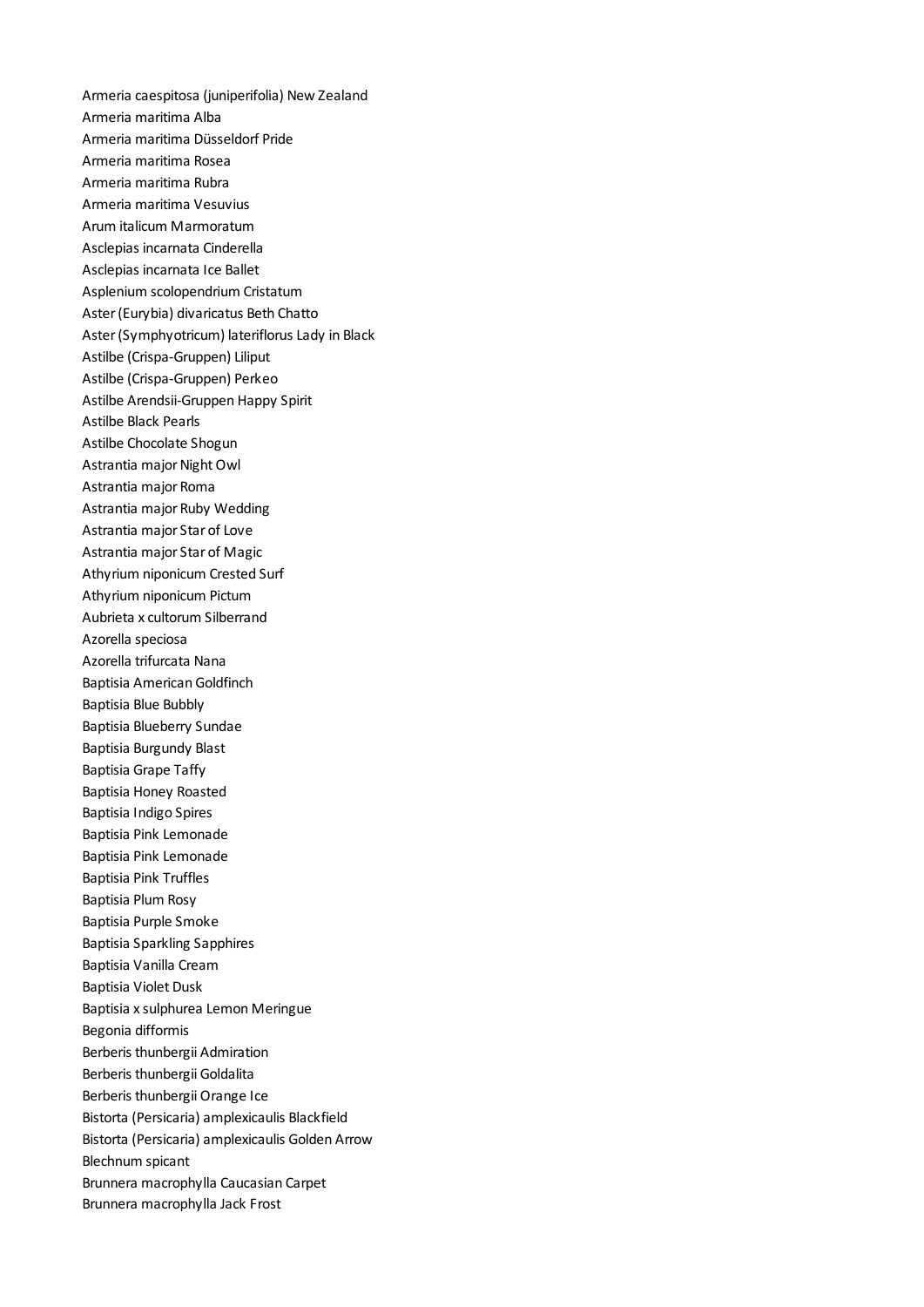Camassia leichtlinii Sacajawea Camassia leichtlinii ssp. suksdorfii Caerulea Campanula garganica Dickson's Gold Campanula portenschlagiana Campanula punctata-hybrid Sarastro Campanula x pulloides G.F. Wilson Cardamine californica Cardamine glanduligera Cedrus deodara Blue Pygmy Cedrus libani Hedgehog Cedrus libani Kenwith Centaurea montana Amethyst in Snow Centaurea montana Jordy Centaurea montana Tini's Pink Chamaecyparis lawsoniana Pearly Swirls Cherleria circassica Clematis (Integrifolia-Gruppen) Mongolian Bells Colchicum szovitsii White Forms Coniogramme emeiensis Coniogramme japonica Convallaria majalis Rosea Coreopsis Full Moon Cornus kousa Little Poncho Cortusa matthioli Corydalis bracteata Corydalis malkensis Corydalis nudicaulis Corydalis ornata Corydalis solida 2-17-a Corydalis solida 2-18-a Corydalis solida 7.kv.3.d 14-15 Corydalis solida Blizzard Corydalis solida Jamie Corydalis solida Linnet Corydalis solida Sabre Wing Corydalis solida Schorl Corydalis solida White Knight Corydalis vittae Corydalis vittae Goliath Corydalis vittae Nephilim Corydyalis buschii Cotula hispida Cyclamen coum Album Cyclamen coum Meadens Crimson Cyclamen coum Pewter Leaf-Dark Cyclamen coum Rubrum Cyclamen coum Silver Leaf White Cyclamen coum ssp. elegans Cyclamen coum Xmas Tree Cyclamen hederifolium Leaf type 1 Cyclamen hederifolium Leaf type 2 Cyclamen hederifolium Leaf type 3 Pink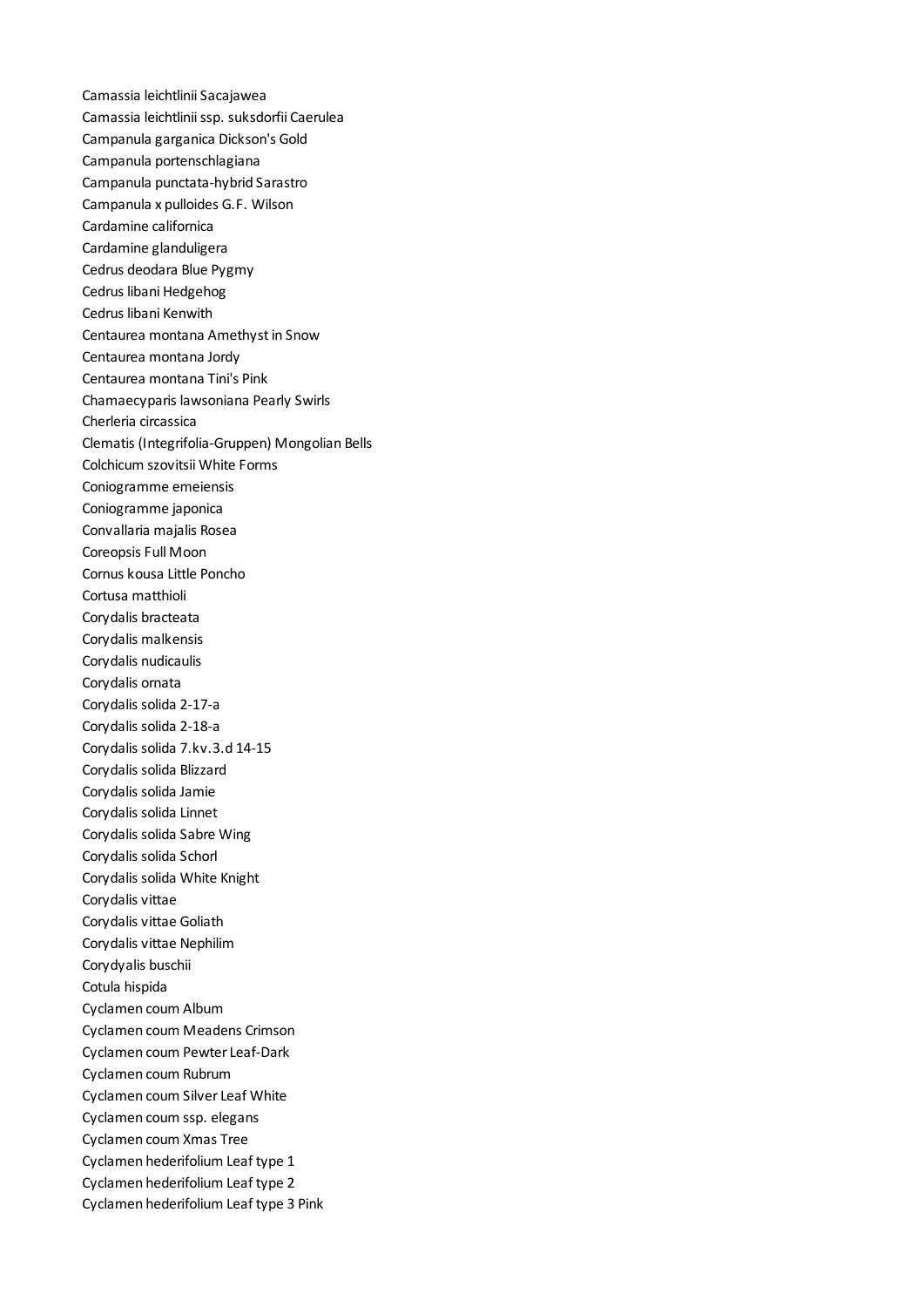Cyclamen hederifolium Leaf type 3 White Cyclamen purpurascens Cyrtomium fortunei Daphne x susannae Anton Fahndrich Daphne x transatlantica Eternal Fragrance Deinanthe bifida Deinanthe bifida Pink Kii Deinanthe caerulea Delosperma (deschampsia?) Delosperma congesta Delosperma congestum Alba Delosperma congestum Alba Delosperma Jewel of Desert Garnet Delosperma Jewel of Desert Grenada Delosperma Jewel of Desert Sunstone Delosperma Red Mountain Delosperma select Delosperma Sunlover Delphinium (Delgenius-gruppen) Delgenius Juliette Delphinium (Delgenius-gruppen) Delgenius Shelby Delphinium grandiflorum Blauer Zwerg Dianthus (Gratianopolitanus-Gruppen) Babi Lom Dianthus (Gratianopolitanus-Gruppen) Lavaström Dianthus (Gratianopolitanus-Gruppen) leuchtkugel Dianthus (Gratianopolitanus-Gruppen) Starry Eyes Dianthus (Plumarius-Gruppen) Fire Star Dianthus (Plumarius-Gruppen) Whatfield Magenta Dianthus (Plumarius-Gruppen) Whatfield Wisp Dianthus anatolicus Dianthus Baicalensis Dianthus Berlin Snow Dianthus caryophyllus Dianthus microlepis Dianthus noeanus Dianthus plumarius ssp. lumnitzeri Dianthus Sternkissen Dianthus webbianus (syn. erinaceus) Dianthus x arvernensis Dicentra (Rokujo-Gruppen) Candy Hearts Dicentra cucullaria Pink Punk Dicentra Pink Diamonds Disporopsis fuscopicta Dodecatheon Aphrodite Dodecatheon dentatum Dodecatheon meadia Album Dodecatheon pulchellum Red Wings Dracocephalum imberbe Dryopteris crassirhizoma Dryopteris erythrosora Echinacea Funky White Echinacea Marmelade Echinacea purpurea Green Twister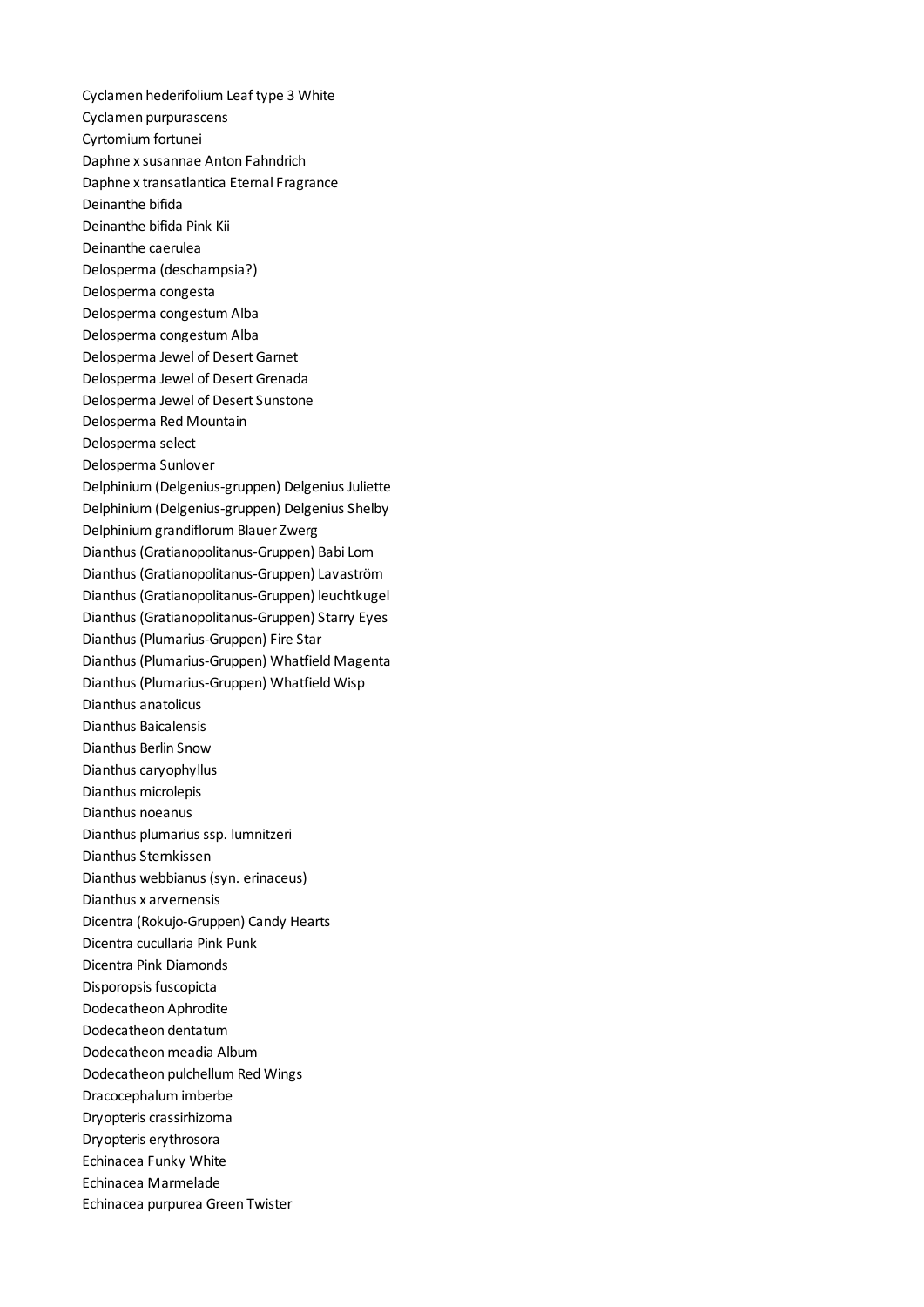Echinacea purpurea Pica Bella Echinacea Raspberry Truffle Echinacea Southern Belle Epimedium Andre Charlier Epimedium Asiatic Hybrid Epimedium Fire Dragon Epimedium grandiflorum Bandit Epimedium grandiflorum Red Beauty Epimedium leptorrhizum Epimedium Red Maximum Epimedium stellatum Long leafed form Epimedium x warleyense Orangekönigin Erigeron aureus Canary Bird Erodium cheilanthifolium (syn. guttatum) Eryngium Lapis Blue Eryngium Pen Blue Eryngium x zabelii Big Blue Eryngium x zabelii Jos Eijking Erythronium albidum Eupatorium (Eutrochium) dubium Baby Joe Fagus sylvatica Callista Felicia rosulata (Aster nathalensis) Fraxinus excelsior Crispa Fritillaria meleagris Eros Gentiana acaulis Alba Gentiana acaulis Luna Gentiana Crystal Ashiro Gentiana Crystal Improved Gentiana Lipstick Gentiana Little Pinkie Gentiana sinoornata Compacta Gentiana verna ssp. pontica Gentiana verna ssp. pontica Alba Gentiana verna ssp. pontica Purpurea Geranium (Cinereum-Gruppen) Jolly Jewel Night Geranium (Cinereum-Gruppen) Jolly Jewel Pink Geranium (Cinereum-Gruppen) Jolly Jewel Purple Geranium Hexham Velvet Geranium himalayense Plenum Geranium Philippe Vapelle Geranium pratense Black 'n White Geranium pratense Cloud Nine Geranium pratense Hocus Pocus Geranium pratense Laura Geranium pratense Midnight Reiter Geranium pratense Mrs Kendall Clark Geranium pratense New Dimension Geranium renardii Geranium Rozanne Geranium Sandrine Geranium Sue Crûg Geum Scarlet Tempest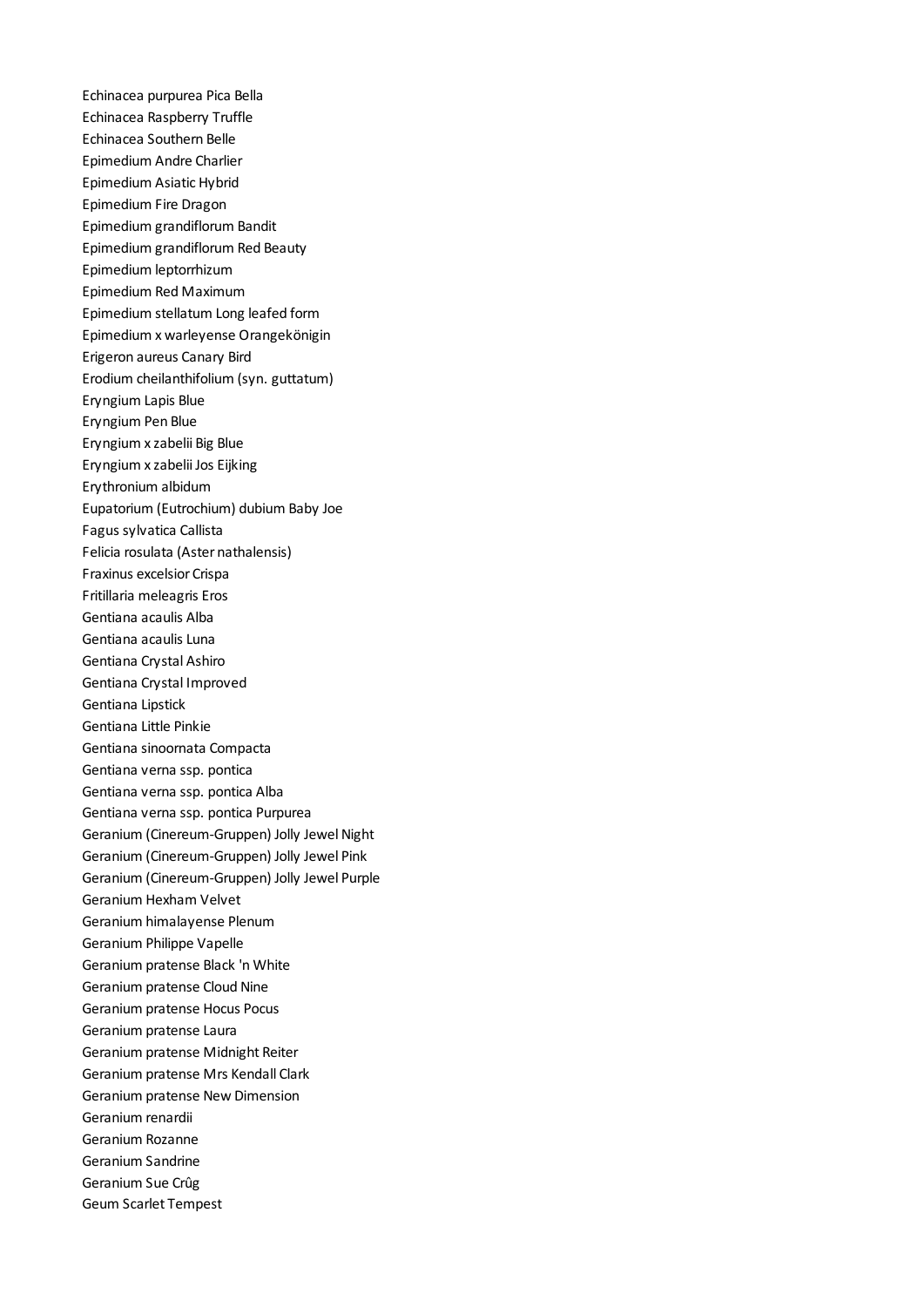Geum Scarlet Tempest Geum TEMPO Rose Tngeutr Ginkgo biloba Everton Broom Ginkgo biloba Jehoshaphat Ginkgo biloba Kathinka Ginkgo biloba Mariken Ginkgo biloba Troll Gladiolus illyricus Glandora (Lithodora) diffusa Grace Ward Glaucidium palmatum Gypsophila cerastioides Haberlea rhodopensis Haplocarpha rueppellii Hebe (Veronica) speciosa Hebe (Veronica) speciosa Ulster Blue Dwarf Helenium (autumnale-gruppen) Helena Red Shades Helenium (autumnale-gruppen) Ranchera Helenium (autumnale-gruppen) Red Dragon Helenium (autumnale-gruppen) Rubinzwerg Helenium (autumnale-gruppen) Tie Dye Helianthemum Fire Dragon Helichrysum Red Jewel Heliopsis helianthoides Burning Hearts Heliopsis helianthoides Fire Twister Heliopsis helianthoides Funky Spinner Heliopsis helianthoides Loraine Sunshine Heliopsis helianthoides Summer Pink Helleborus x ericsmithii Frostkiss Anna's Red Helleborus x ericsmithii Frostkiss Glenda's Gloss Helleborus x ericsmithii Frostkiss Pippa's Purple Helleborus x ericsmithii Winter Moonbeam Heuchera Black Taffeta Heuchera Forever Purple Heuchera Forever Red Heuchera Paris Heuchera Shanghai Heuchera Silver Dumdrop Hosta (Fortunei-Gruppen) Fire and Ice Hosta Blue Mouse Ears Hosta Fire Island Hosta Gypsy Rose Hosta Kiwi Spearmint Hosta Lakeside Little Tuft Hosta Masquerade Hosta Miracle Lemony Hosta Orange Marmelade Hosta Pandora's Box Hosta Twist of Lime Hosta Yellow Polka Dot Bikini Houstonia caerulea Alba Houstonia caerulea Millards Variety Hylomecon japonica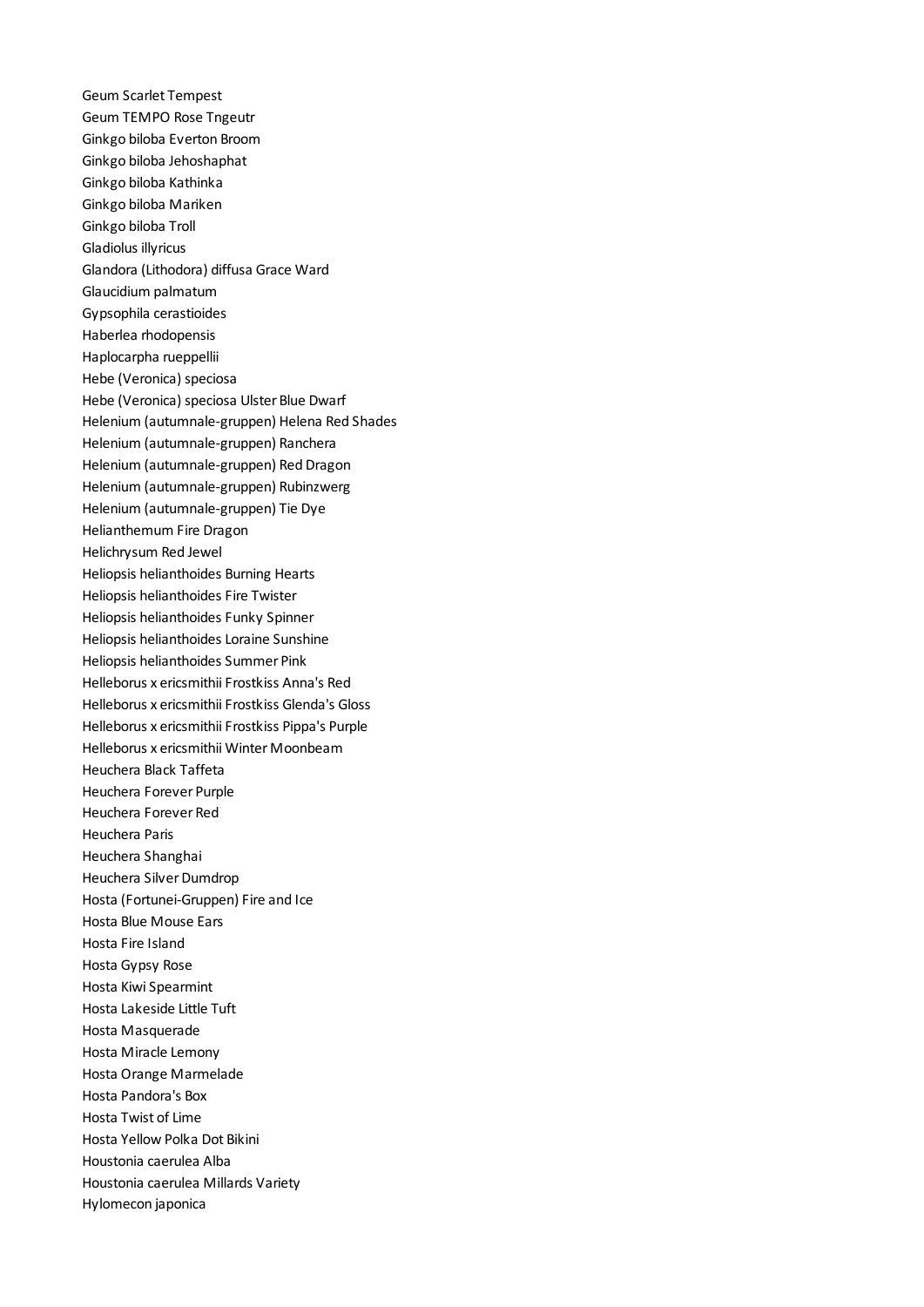Hylotelephium (Sedum) cauticola Coca Cola Hylotelephium (Sedum) Class Art Hylotelephium (Sedum) Lajos Hylotelephium (Sedum) Oriental Dancer Hylotelephium (Sedum) Red Cauli Hylotelephium (Sedum) Sunsparkler Fire cracker Hylotelephium (Sedum) telephium Munstead Dark Red Hylotelephium Dream Dazzler Hylotelephium Red Spakle Iberis sempervirens Absolutely Amethyst Iberis sempervirens Masterpiece Iberis sempervirens Pink Ice Ilex x meserveae Casanova Incarvillea mairei Iris aucheri Dark Standard Iris aucheri Dwarf Deep-Violet Iris reticulata Iris rosenbachiana Harangon strain Iris Spot On Iris zetterlundii Jeffersonia dubia Juniperus communis Green Mantle Lamprocapnos (Dicentra) spectabilis Lamprocapnos (Dicentra) spectabilis Alba Lamprocapnos (Dicentra) spectabilis Valentine Larix decidua Krejci Leontopodium nivale ssp. alpinum Leontopodium nivale ssp. alpinum Matterhorn Leptinella (Cotula) pyrethrifolia Leptinella dioica Minima Leptinella potentillina Leptinella pusilla Leptinella squalida Platt's Black Leucojum vernum Lewisia cotyledon Regenbogen Lewisia cotyledon-hybrid Bridal Bouquet Lewisia longipetala-hybrid Little Mango Lewisia longipetala-hybrid Little Raspberry Lewisia longipetala-hybrid Snowberry Lewisia rediviva Ligularia dentata Britt-Marie Crawford Ligularia dentata Desdemona Ligularia dentata Garden Confetti Ligularia dentata Othello Ligularia dentata Pandora Ligularia dentata Treasure Island Lilium (Regale-Gruppen) African Queen Lilium (Regale-Gruppen) Beijing Moon Lilium lancifolium Lilium leichtlinii Lilium martagon Album Linnea borealis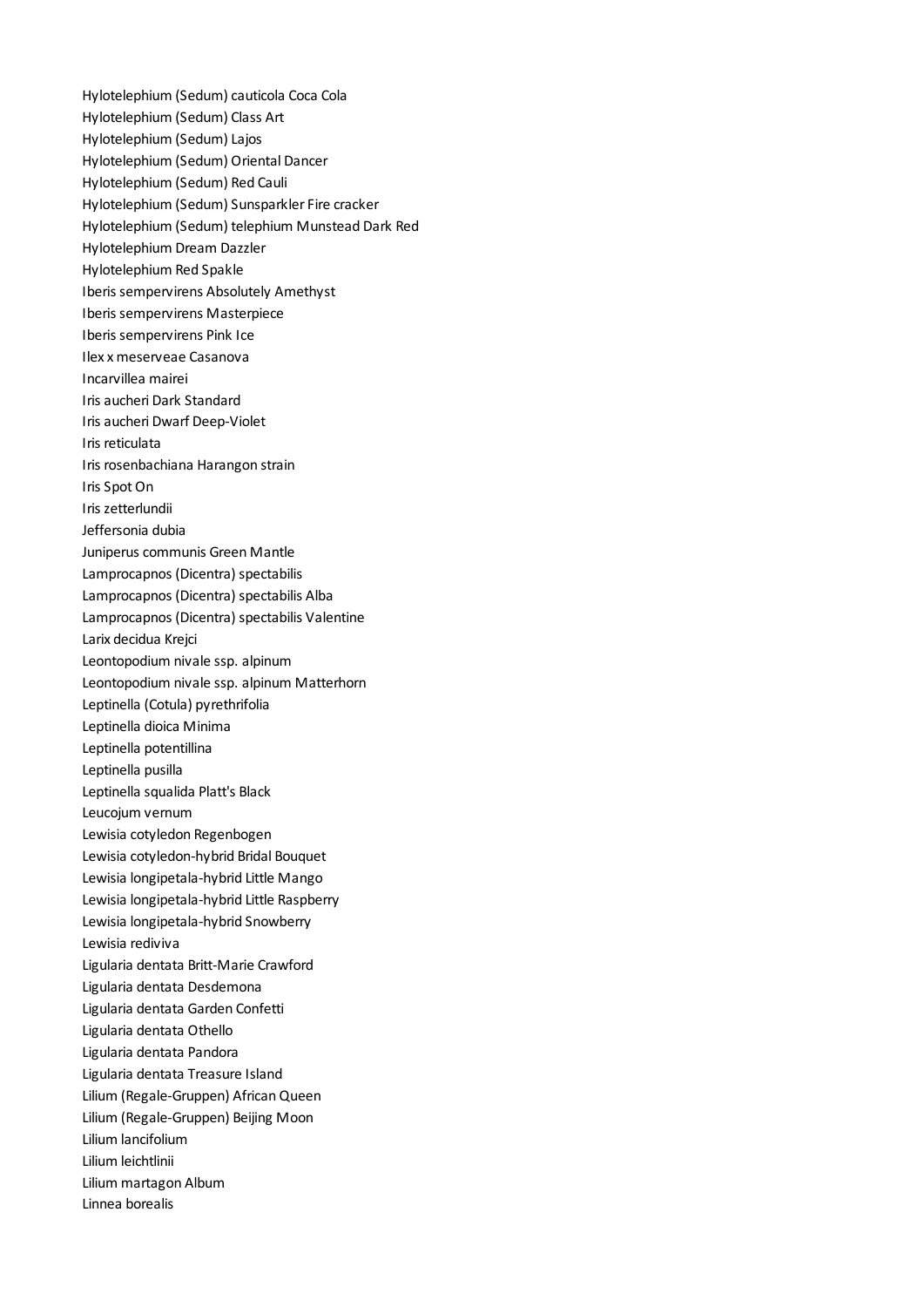Lobelia oligophylla Rosea Lobelia pedunculata Lobelia pedunculata Country Park Lythrum salicaria Swirl Lythrum salicaria Zigeunerblut Mazus radicans Metasequoia glyptostroboides Hamlet's Broom Monarda Bee-Bright Monarda bradburiana Monarda didyma Cranberry Lace Monarda Fireball Monarda Sugar Lace Muscari discolor Muscari longipes Muscari massayanum Muscari vuralii Myosotis colensoi ? Myosotis pulvinaris Nepeta faassenii Purrsian Blue Nepeta faassenii Six Hills Giant Nepeta manchuriensis Manchu Blue Nepeta NEPTUNE Bokratune Nepeta racemosa Linghem Nepeta Weinheim Big Blue Nepeta x faassenii Walker's Low Origanum x Amethyst Falls Oxalis (enneaphylla x laciniata) Ione Hecker Oxalis Dark Eye Oxalis enneaphylla Claudia Oxalis enneaphylla Djupedal Oxalis enneaphylla Fairytale Oxalis enneaphylla Patagonica Oxalis laciniata Oxalis obtriangulata Paeonia lactiflora Myrtle Gentry Paeonia (Itoh-Grupp) Bartzella Paeonia (Itoh-Gruppen) All That Jazz Paeonia (Itoh-Gruppen) Border Charm Paeonia (Itoh-Gruppen) Callie's Memory Paeonia (Itoh-Gruppen) Canary Brilliants Paeonia (Itoh-Gruppen) Cora Louise Paeonia (Itoh-Gruppen) Court Jester Paeonia (Itoh-Gruppen) First Arrival Paeonia (Itoh-Gruppen) Garden Treasure Paeonia (Itoh-Gruppen) Hillary Paeonia (Itoh-Gruppen) Julia Rose Paeonia (Itoh-Gruppen) Kopper Kettle Paeonia (Itoh-Gruppen) Lollipop Paeonia (Itoh-Gruppen) Magical Mystery Tour Paeonia (Itoh-Gruppen) Mock Orange Yellow Paeonia (Itoh-Gruppen) Morning Lilac Paeonia (Itoh-Gruppen) Old Rose Dandy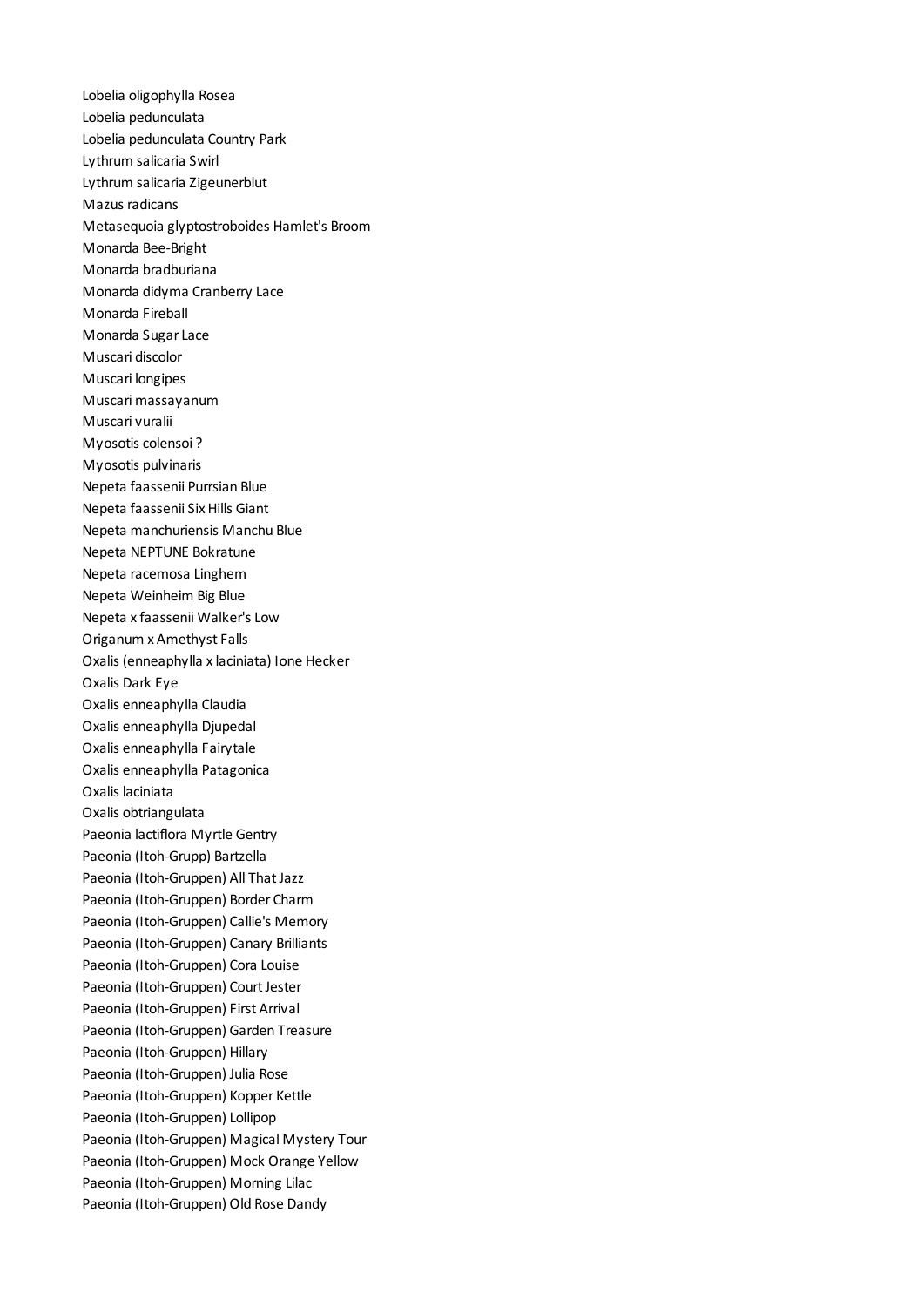Paeonia (Itoh-Gruppen) Pastel Splendor Paeonia (Itoh-Gruppen) Scarlet Heaven Paeonia (Itoh-Gruppen) Sequistered Sunshine Paeonia (Itoh-Gruppen) Sonoma Apricot Paeonia (Itoh-Gruppen) Sonoma Halo Paeonia (Itoh-Gruppen) Sonoma Yedo Paeonia (Itoh-Gruppen) White Emperor Paeonia (Itoh-Gruppen) Visions of Sugar Plums Paeonia (Itoh-Gruppen) Yellow Crown Paeonia Athena Paeonia Blushing Princess Paeonia Buckeye Belle Paeonia Claire de Lune Paeonia Command Performance Paeonia Convoy Paeonia Coral Charm Paeonia Diana Parks Paeonia Flame Paeonia Goldilocks Paeonia Henry Bockstoce Paeonia Juliska Paeonia lactiflora Angel Cheeks Paeonia lactiflora Ann Cousins Paeonia lactiflora Bowl of Beauty Paeonia lactiflora Bowl of Cream Paeonia lactiflora Bridal Icing Paeonia lactiflora Candy Stripes Paeonia lactiflora Cheddar Gold Paeonia lactiflora Duchesse de Nemours Paeonia lactiflora Elsa Sass Paeonia lactiflora Golden Frolic Paeonia lactiflora Green Halo Paeonia lactiflora Inspecteur Lavergne Paeonia lactiflora Jan van Leeuwen Paeonia lactiflora Joker Paeonia lactiflora Judith Eileen Paeonia lactiflora Laura Dessert Paeonia lactiflora Little Pink Lullaby Paeonia lactiflora Madame Gaudichau Paeonia lactiflora Miss America Paeonia lactiflora Myrlte Gentry Paeonia lactiflora Philippe Rivoire Paeonia lactiflora Philomèle Paeonia lactiflora Pillow Talk Paeonia lactiflora Pink Spritzer Paeonia lactiflora Sarah Bernhardt Paeonia lactiflora Serene Pastel Paeonia lactiflora The Fawn Paeonia lactiflora White Cap Paeonia Late Windflower Paeonia Lorelei Paeonia mlokosewitschii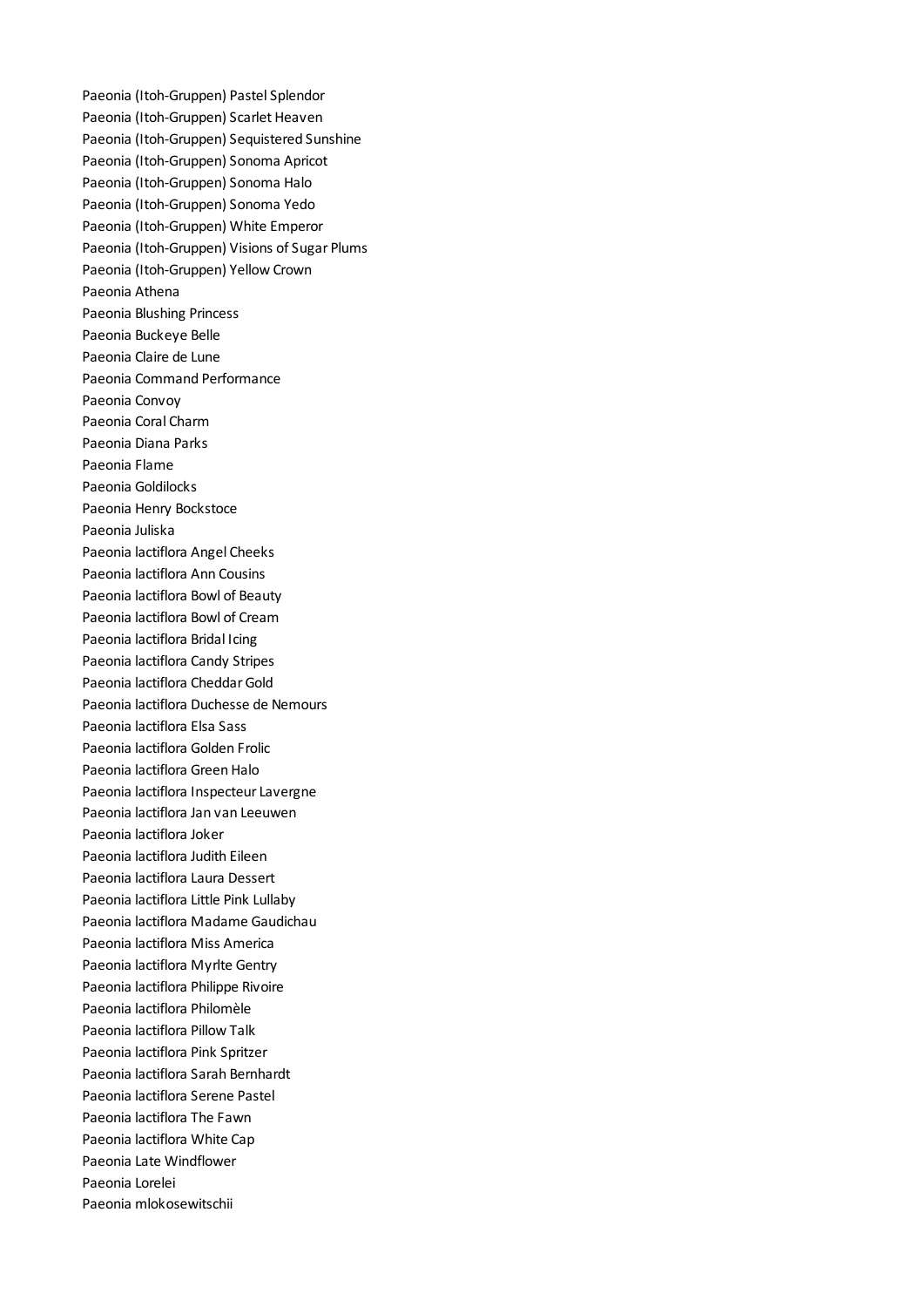Paeonia Old Faithfull Paeonia peregrina Otto Froebel Paeonia Pink Vanguard Paeonia Quitzin Paeonia Red Charm Paeonia Sunny Girl Paeonia tenuifolia Plena Paeonia tenuifolia Rosea Paeonia veitchii Woodwardii Paeonia x arendsii Mai Fleuri Paeonia suffruticosa Feng Dan Bai Paeonia suffruticosa Lu He Hong Paeonia suffruticosa Wo Long Peng Sheng Paeonia suffruticosa Xue Ta Paeonia suffruticosa Yin Hong Qiao Dui Penstemon digitalis Pocahontas Penstemon Heavenly Blue Penstemon pinifolius Perovskia atriplicifolia Blue Jean Baby Perovskia atriplicifolia Blue Spire Perovskia atriplicifolia Lacey Blue Phlox douglasii Eva Phlox douglasii Ochsenblute Phlox douglasii White Admiral Phlox kelseyi Phlox paniculata Aureola Phlox paniculata Babje Leto Phlox paniculata Bambini Primadonna Phlox paniculata Blind Lion Phlox paniculata Blue Boy Phlox paniculata Bold and Beautiful Phlox paniculata Brilliant Eye Phlox paniculata Crème de la Crème Phlox paniculata Ferris Wheel Phlox paniculata Green Expectation Phlox paniculata Green Lady Phlox paniculata Green Leaf Phlox paniculata Hesperis Phlox paniculata Mike's Favourite Phlox paniculata Morfar Albert Phlox paniculata Mystique Green Phlox paniculata Norah Leigh Phlox paniculata Olympus Phlox paniculata Orchid Green Phlox paniculata Orchid Yellow Phlox paniculata Pina Colada Phlox paniculata Rijnstroom Phlox paniculata Stars and Stripes Phlox paniculata White Triumphator Phlox paniculata Zenobia Phlox stolonifera Cumberland Falls Phlox stolonifera Home Fires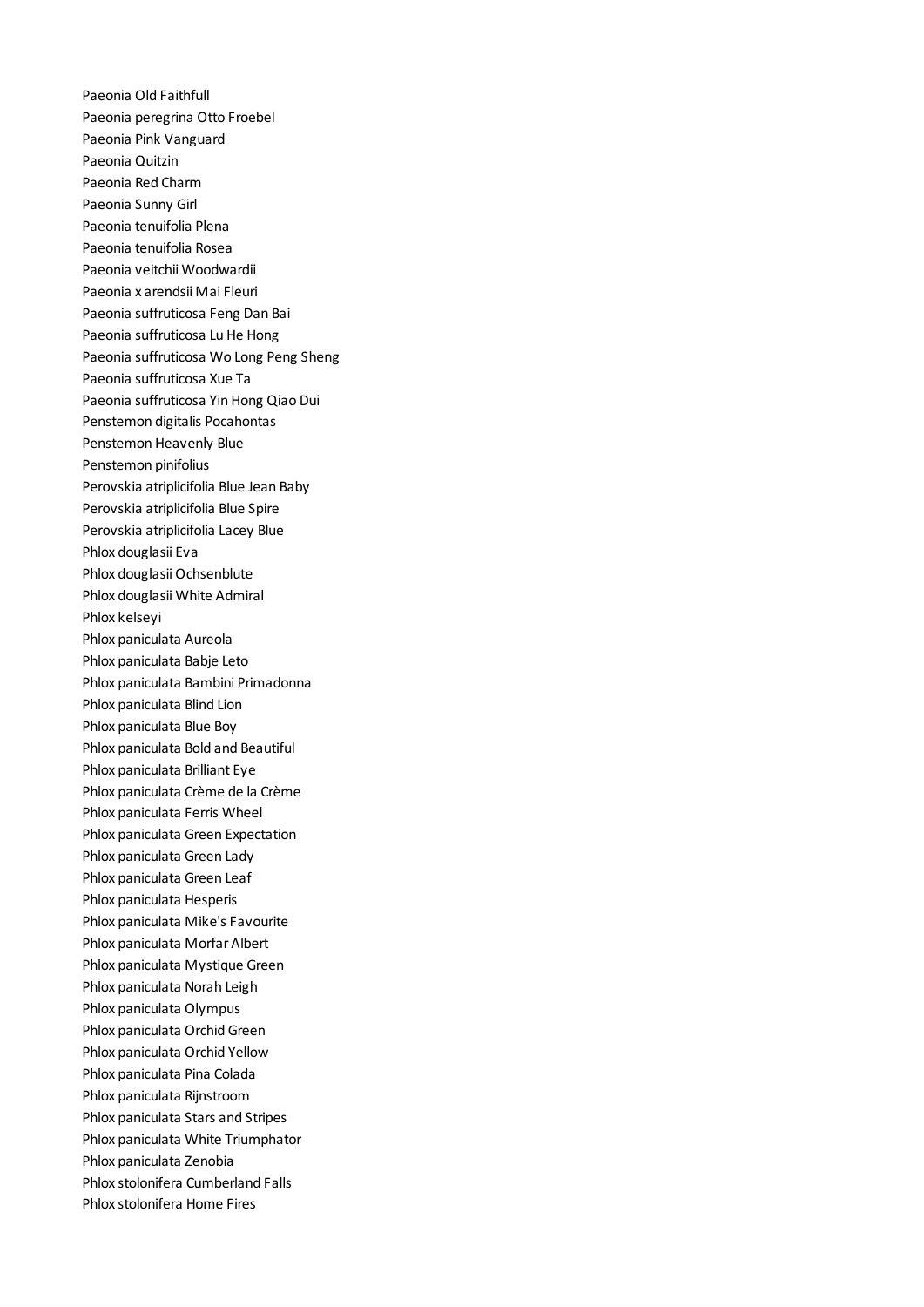Phlox stolonifera Purpurea Phlox subulata Candy Stripe Phlox subulata Coral Eye Phlox subulata Fabulous Blue Dark Center Phlox subulata Fabulous Blue Dark Center Phlox subulata Fabulous Blue Violet Phlox subulata McDaniel's Cushion Phlox subulata Zwergenteppich Phyla nodiflora Picea glauca Cementario Picea sitchensis Pevé Wiesje Pimpinella major Rosea Pinus cembra Matterhorn Pinus contorta Chief Joseph Pinus flexilis Kinzie Rose Pinus heldreichii Pygmy Pinus koraiensis Blue Ball Pinus koraiensis Dongling Pinus mugo Alpen Zwerg Pinus mugo Kestelnice Pinus mugo Laarheide Pinus mugo Minimops Pinus mugo ssp. uncinata Kleiner Heidjer Pinus mugo ssp. uncinata Paradekissen Pinus mugo Starkl Pinus mugo Suzi Pinus nigra Birte Pinus nigra Chramosta Pinus parviflora Catherine Elizabeth Pinus parviflora Jim's Mini Curls Pinus parviflora Kin-Po Sdlg E2 Pinus parviflora Tanima-No-Yuki Pinus peuce Erbse Pinus ponderosa Trumbell Pinus sylvestris Bennet Compact Pinus sylvestris Hillside Creeper Pinus thunbergii Ogi Pinus uncinata ssp. uliginosa Valenta Filigran Polemonium caeruleum ssp. yezoense Bressingham Purple Polemonium caeruleum ssp. yezoense Kaleidoscope Polemonium reptans Stairway to Heaven Polygala chamaebuxus Grandiflora Polygonatum falcatum Variegatum Polygonatum latifolium (hirtum) Polystichum aculeatum Polystichum munitum Polystichum setiferum Herrenhausen Polystichum setiferum Nantesi Polystichum setiferum Plumoso-multilobum Polystichum tsus-simense Potentilla aurea Senior Potentilla Flamboyant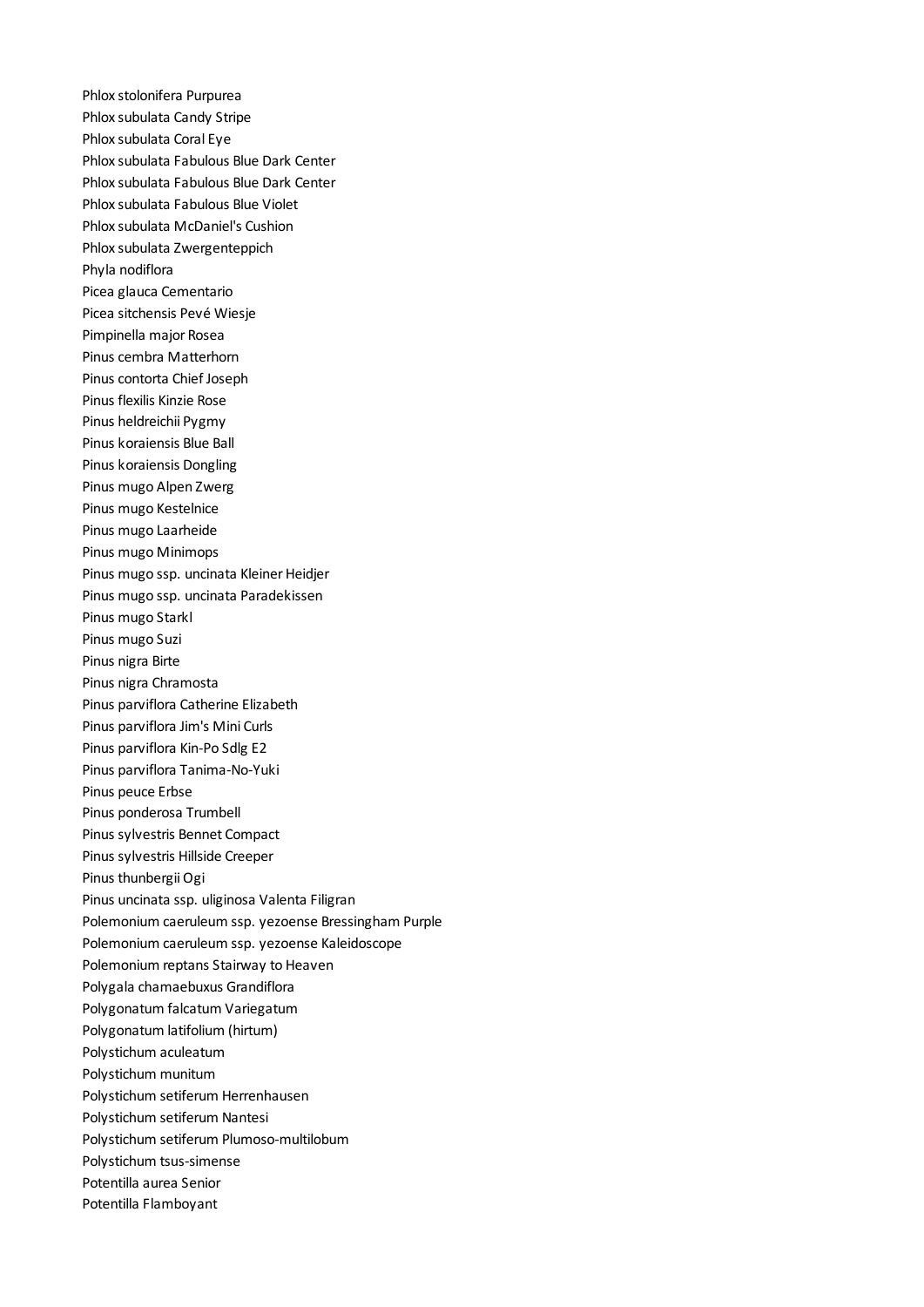Primula capitata Mooreana Primula denticulata Primula florindae Apricot Primula japonica Millers Crimson Primula marginata Jack Drake Primula marginata Linda Pope Primula maximowiczii Primula Pruhoniciana-gr. Garryarde Guinevere Primula pubescens ' Basti Primula pubescens Blue Dusty Miller Primula pubescens Blue Velvet Primula pubescens Bradford City Primula pubescens Cheops Primula pubescens Dingle Primula pubescens Louis Primula sieboldii Primula sieboldii Coshibori Primula sieboldii Galaxy Primula sieboldii Snowtop Primula sieboldii Violetta Primula vialii Primula vulgaris Avondale Primula vulgaris Blue Zebra Primula vulgaris Captain Blood Primula vulgaris Carrigdale Primula vulgaris Drumcliff Primula vulgaris Hose in Hose Primula vulgaris Lissadell Primula x polyantha Dark Rosaleen Primula x pubescens Hanni Pulmonaria Diana Clare Pulmonaria OPAL Ocupol Pulsatilla vulgaris Papageno Pulsatilla vulgaris Perlen Glocke Pulsatilla vulgaris Rubra Puschkinia peshmenii Puschkinia peshmenii Rix's Green Ramonda myconi Ranunculus aconitifolius Flore Pleno Ranunculus constantinopolitanus Plenus Ranunculus ficaria Aurantiacus Ranunculus ficaria Brambling Ranunculus ficaria Brazen Hussy Ranunculus ficaria Collarette Ranunculus ficaria Flore Pleno Ranunculus ficaria Green Petal Ranunculus ficaria Salmon's White Ranunculus ficaria Wisley Double White Raoulia australis (lutescens) Raoulia australis (lutescens) select Raoulia australis (lutescens) van Hilst Raoulia haastii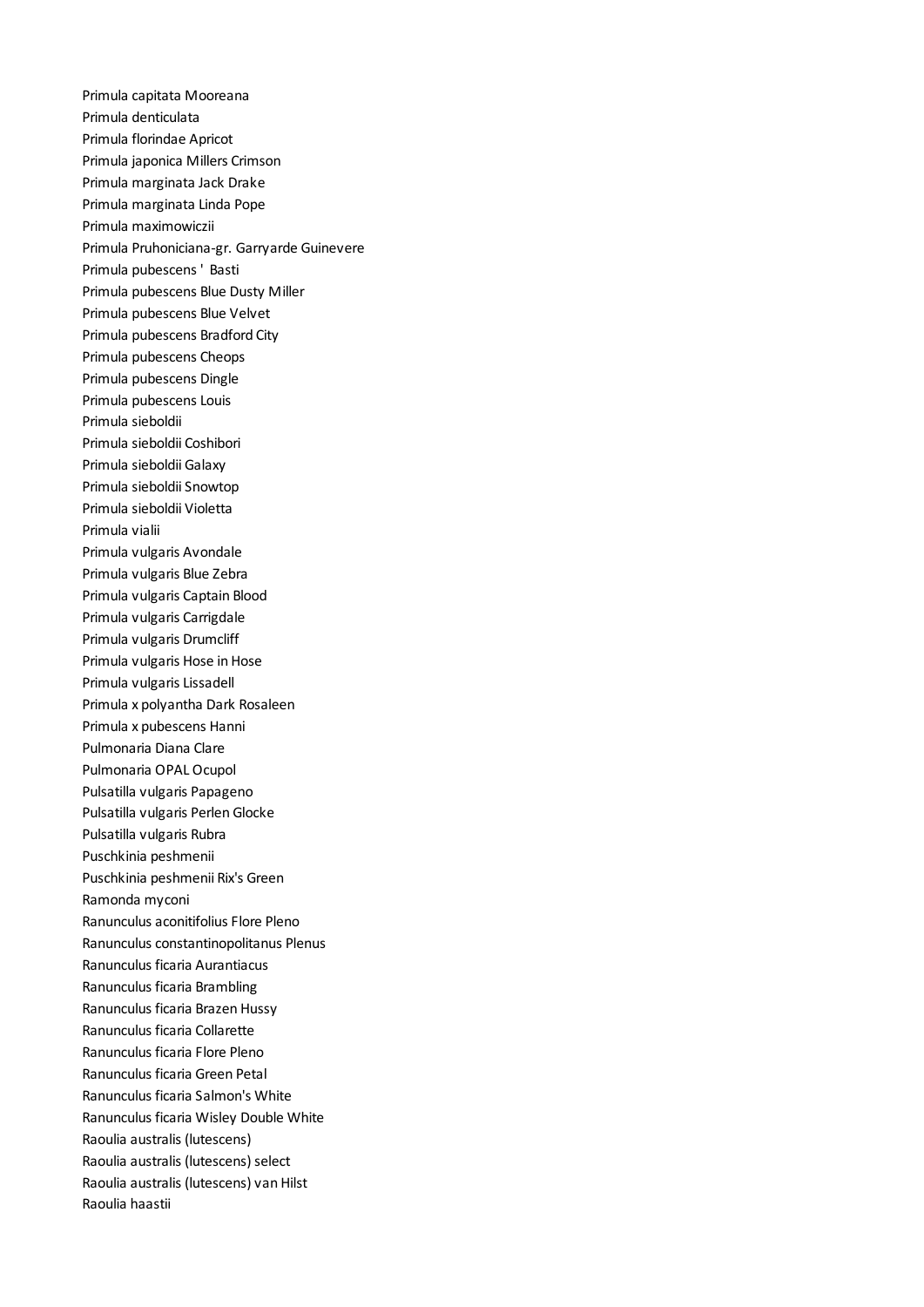Rhodiola pachyclados Rhododendron Star Style Pink Rodgersia Dark Pokers Rodgersia pinnata Die Gmünd Roscoea auriculata Roscoea cautleyoides Purple Giant Roscoea x beesiana Sagina subulata Aurea Sagina subulata Aurea Select Sagina subulata Rucos Sagina subulata Van Hilst Salvia (nemorosa-gruppen) Bumbleberry Salvia (nemorosa-gruppen) Bumblesnow Salvia (nemorosa-gruppen) Feathers Flamingo Salvia (nemorosa-gruppen) Marcus Salvia (nemorosa-gruppen) Salute Pink Salvia Eveline Salvia Midnight Model Salvia Pretty in Pink Salvia Purple Spring Sanguinaria canadense Multiplex Sanguisorba Blackthorn Sanguisorba Burr Blanc Sanguisorba Fire Explosion Sanguisorba hakusanensis Lilac Squirrel Sanguisorba hakusanensis Pink Brushes Sanguisorba Maartje's Merlot Sanguisorba officinalis Pink Tanna Sanguisorba Rock and Roll Saponaria Bressingham Saponaria pumila Saxifraga Arendsii-Gruppen Pixie Saxifraga Arendsii-Gruppen Pixie White Saxifraga cotyledon Jotunheimen Saxifraga cotyledon Select Saxifraga cotyledon Southside Red Seedlings Saxifraga fortunei Rubrifolia Saxifraga hirsuta Saxifraga longifolia hybrid Saxifraga oppositifolia Alba Saxifraga paniculata Saxifraga Peach Melba Saxifraga pubescens ssp. iratiana Saxifraga sempervivum Saxifraga umbrosa Clarence Elliott Saxifraga x anglica Grace Farwell Saxifraga x geum (umbrosa x hirsuta) Dentata Saxifraga x poluanglica Laka Scabiosa columbaria Butterfly Blue Scabiosa ochroleuca Moon Dance Schizocodon soldanelloides v. magna Sciadopitys verticillata Green Diamond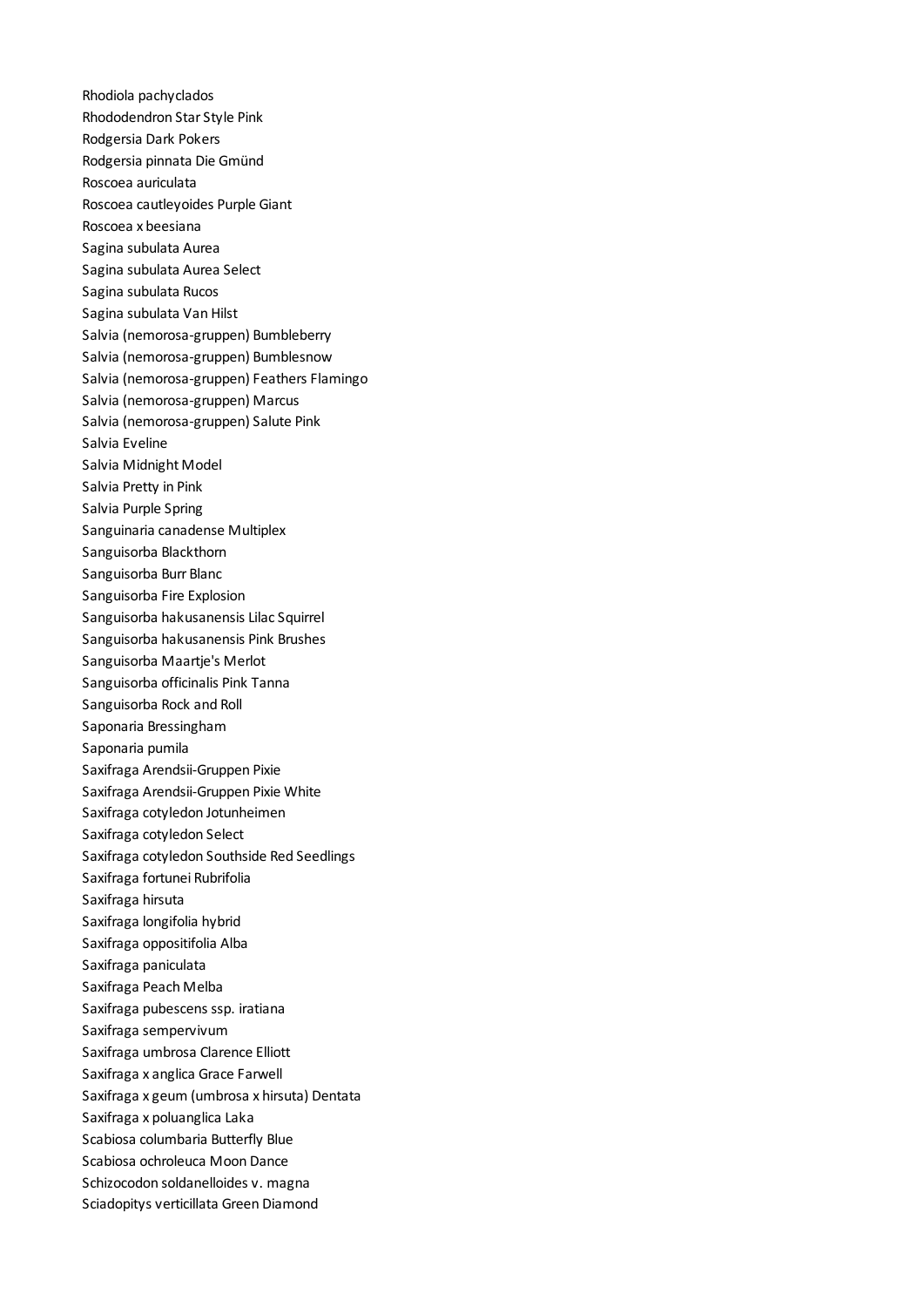Sciadopitys verticillata Mr. Happy Sciadopitys verticillata Picola Sciadopitys verticillata Ruslyn's Golden Parasol Sciadopitys verticillata Sternschnuppe Scilla (Chionodoxa) forbesii Aethra Scilla armena Scilla caucasica Scilla puschkinoides Scilla siberica Sky Blue Scleranthus biflorus Scleranthus uniflorus Scleranthus uniflorus Bronze Sedum (Phedimus) spurium Spot On Deep Rose Sedum (Phedimus) takesimense Atlantis Sedum acre Elegant Sedum acre Minor Sedum erwesii ? Sedum rupestre Grey Sedum rupestre Polar Sun Sempervivum + Raoulia Sempervivum Aquila Sempervivum arachnoideum Sempervivum arachnoideum Shampoo Sempervivum Arno Sempervivum Bedivere Sempervivum Big Red Mamma Sempervivum Black Topf Sempervivum Blue Boy Sempervivum Bronco Sempervivum Bronze Pastel Sempervivum calcareum Sempervivum calcareum Ali Sempervivum calcareum Extra Sempervivum calcareum Guillaumes Sempervivum calcareum Jelle Sempervivum Chick Charms Gold Nugget Sempervivum Chick Charms Gold Nugget Sempervivum ciliosum Sempervivum Coconut Kiss Sempervivum Elva Sempervivum globiferum Sempervivum globiferum ssp. hirtum Sempervivum Grey Lady Sempervivum Hallamari Sempervivum Hans Graff Sempervivum heuffelii Sempervivum heuffelii Cheese cake Sempervivum heuffelii Lemon Ball Sempervivum Just Peachy Sempervivum Leopold Sempervivum Lioness Sempervivum Neptune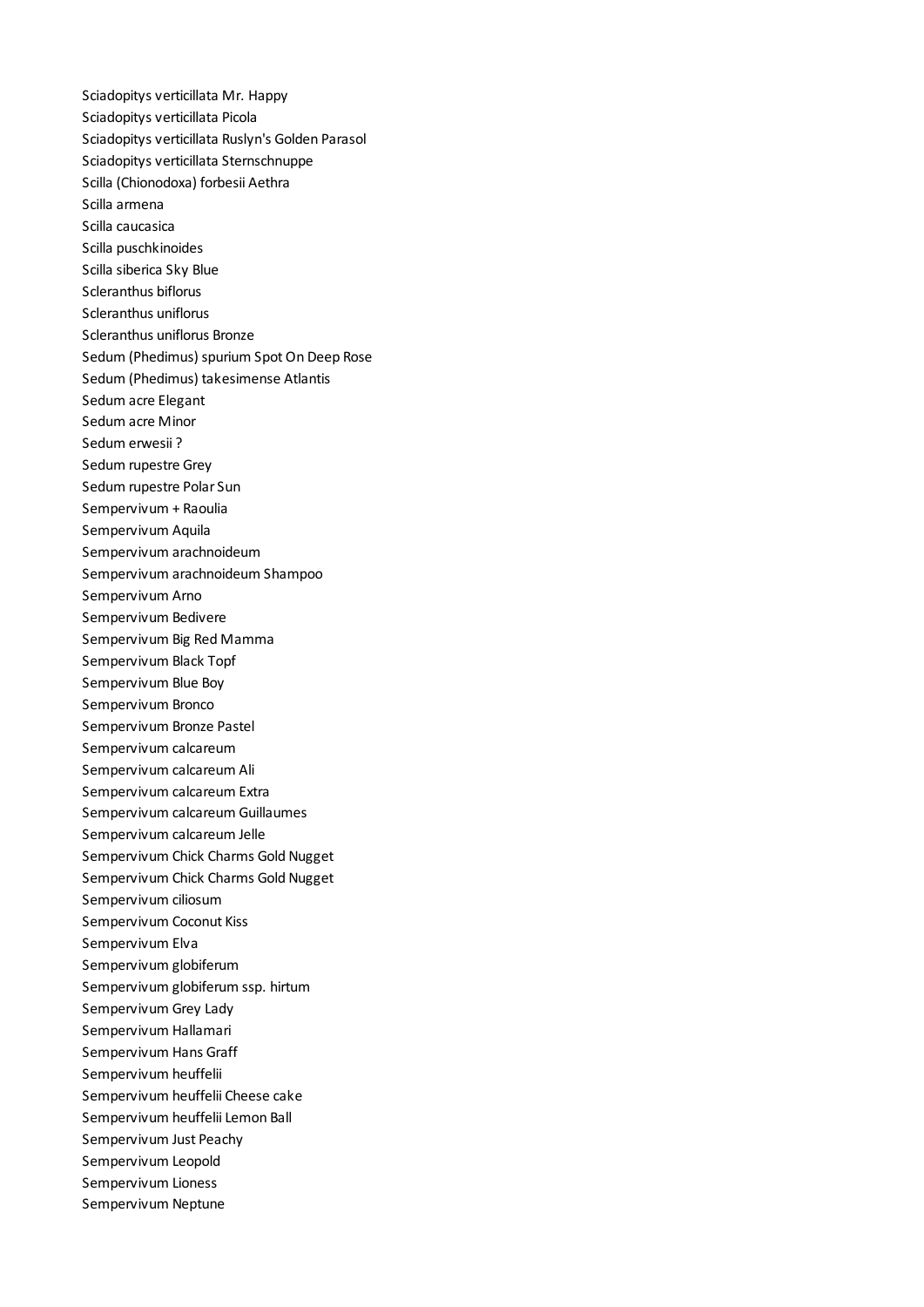Sempervivum Nordwind Sempervivum Orange Glow Sempervivum Orange Glow Sempervivum Othello Sempervivum Pip Sempervivum Reinhardt Sempervivum Saxon Sempervivum Saxon Sempervivum Select Sempervivum Sioux Sempervivum Tiefgang Sempervivum Tiefgang Sempervivum Toumaline Sempervivum Zanalkee Sesleria autumnalis Shortia galacifolia Silene acaulis Alba Silene acaulis Compact Form Silene acaulis Corevani Silene acaulis Frances Silene acaulis Frances Selection Silene acaulis Mount Snowdon Silene uniflora Druett's Variegated Siler montanum (Laserpitium siler) Soldanella montana Soldanella pusilla x carpatica Spring Symphony Stachys officinalis Ukkie Taxodium distichum Gee Wiz Taxus baccata Amersfoort Taxus baccata Goldener Zwerg Thalictrum delavayi Album Thalictrum delavayi Hewitt's Double Thalictrum delavayi Hinkley Thalictrum kiusianum Thalictrum petaloideum Ghent Ebony Thalictrum rochebrunianum Thymus cilicicus Thymus praecox Red Carpet Thymus serpyllum Alba Thymus serpyllum Elfin Thymus serpyllum Rasta Thymus serpyllum Vey Thymus vulgaris Compactus Tiarella Appalachian Trail Tricyrtis macranthopsis Trillium grandiflorum Flore Pleno Trillium grandiflorum Gothenburg Pink Strain Trillium luteum Trillium sulcatum Trillium vaseyii hybrider Trollius europaeus Tsuga sieboldii Honeywell Estate